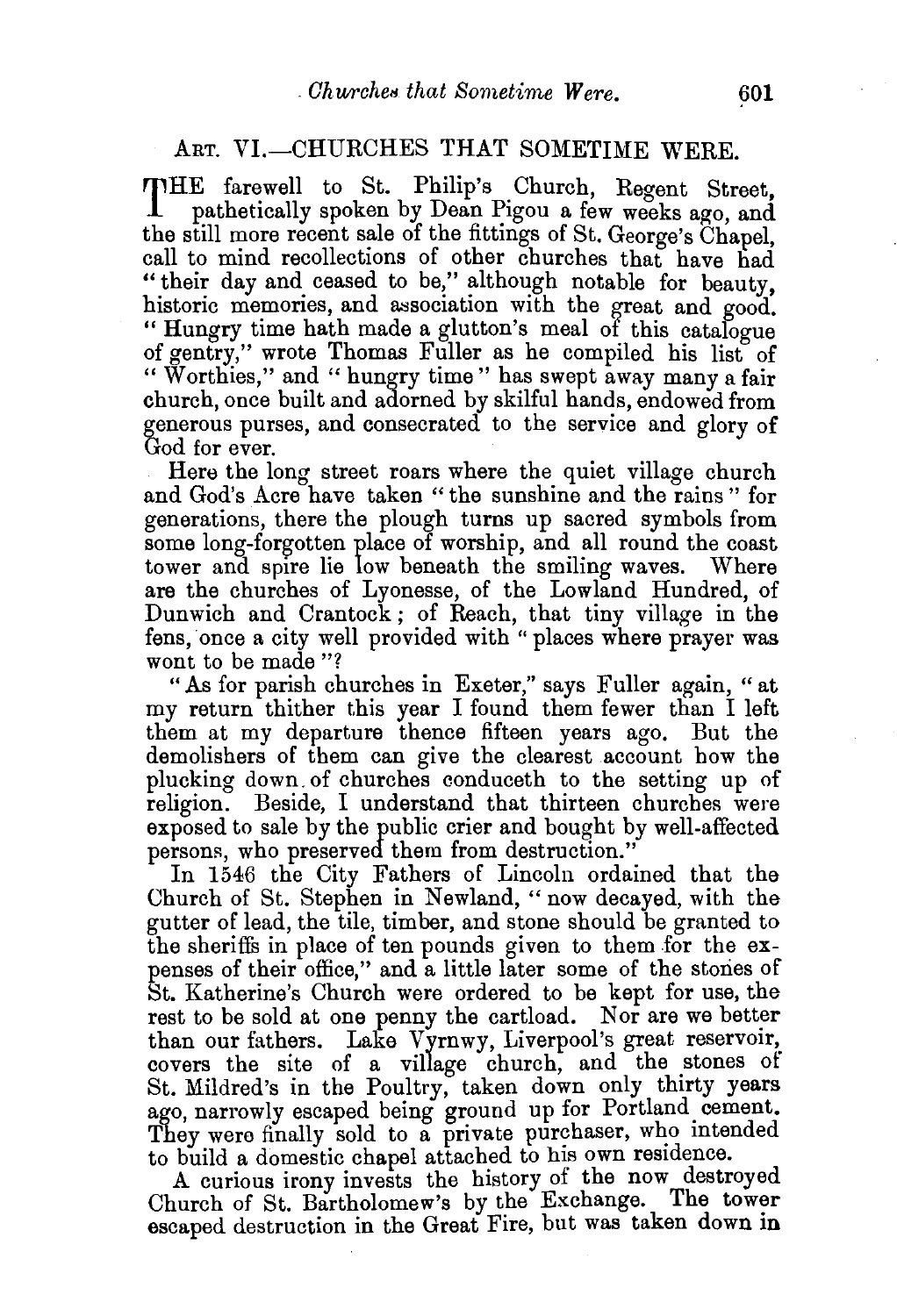1840 to make room for the Sun Fire Insurance Office. At the time great interest was felt in the possible discovery of the remains of Miles Coverdale, who was buried there in 1568. Exeter, St. Paul's Cathedral, and St. Magnus, London Bridge, were eager to receive his ashes. When they were actually exhumed, their reinterment took place in the old part of the last-mentioned church, of which he had been rector.

St. Christopher le Stocks, Threadneedle Street, gave place to an enlargement of the Bank *;* St. Benet Fink disappeared to make room for the Royal Exchange ; All Hallows, Bread Street, where Milton was baptized, " was struck by lightning, and though but little damnified was taken down for sparing the charges of reparation.''

Within the angle formed by the junction of Mark Lane and Fenchurch Street, and approached from these busy thoroughfares by Star Alley, stands the tower of the destroyed church of All Hallows, Staining, dating very possibly from the thirteenth eentury. A plot of ground planted with trees and shrubs, and provided with one or two benches, surrounds it, and supplies the few visitors who wander in, young and old, with playground or resting-place according to their respective needs. Tall offices rising higher than the tower, which is of quite humble dimensions, encircle the plot, and through their big plate-glass windows clerks may be seen poring industriously over their ledgers, or at occasional idle moments biting their pens and gazing vaguely at the ancient tower. It is probable that the original church was built in the reign of Henry III., for Stow mentions a monument to a certain "John Costin, girdler, a great benefactor," who died in 1244, and sarcastically adds that " his name remaineth painted in the church roof; if it had been set in brass it would have been fetched down."

One of the six bells which formerly hung in the tower was dated 1458. Tradition has it that these same bells rang a merry peal to celebrate the release of the Princess Elizabeth from imprisonment in the Tower in 1554, and the joyful sound attracted her to the church, where she knelt to return thanks to God for her deliverance. Later in the day she dined at the King's Head tavern on pork and peas, which dish was for long afterwards served at the inn on her Highness birthday.

In spite of the possession of a " high altar of carved tabernacle work with drapery of red Bruges satin, and statues of silver adorned with precious stones," the gifts of pious benefactors, neither parishioners nor patrons paid any atten tion to such a prosaic detail as the repair of their old church, with the result that a few years after escaping the Great Fire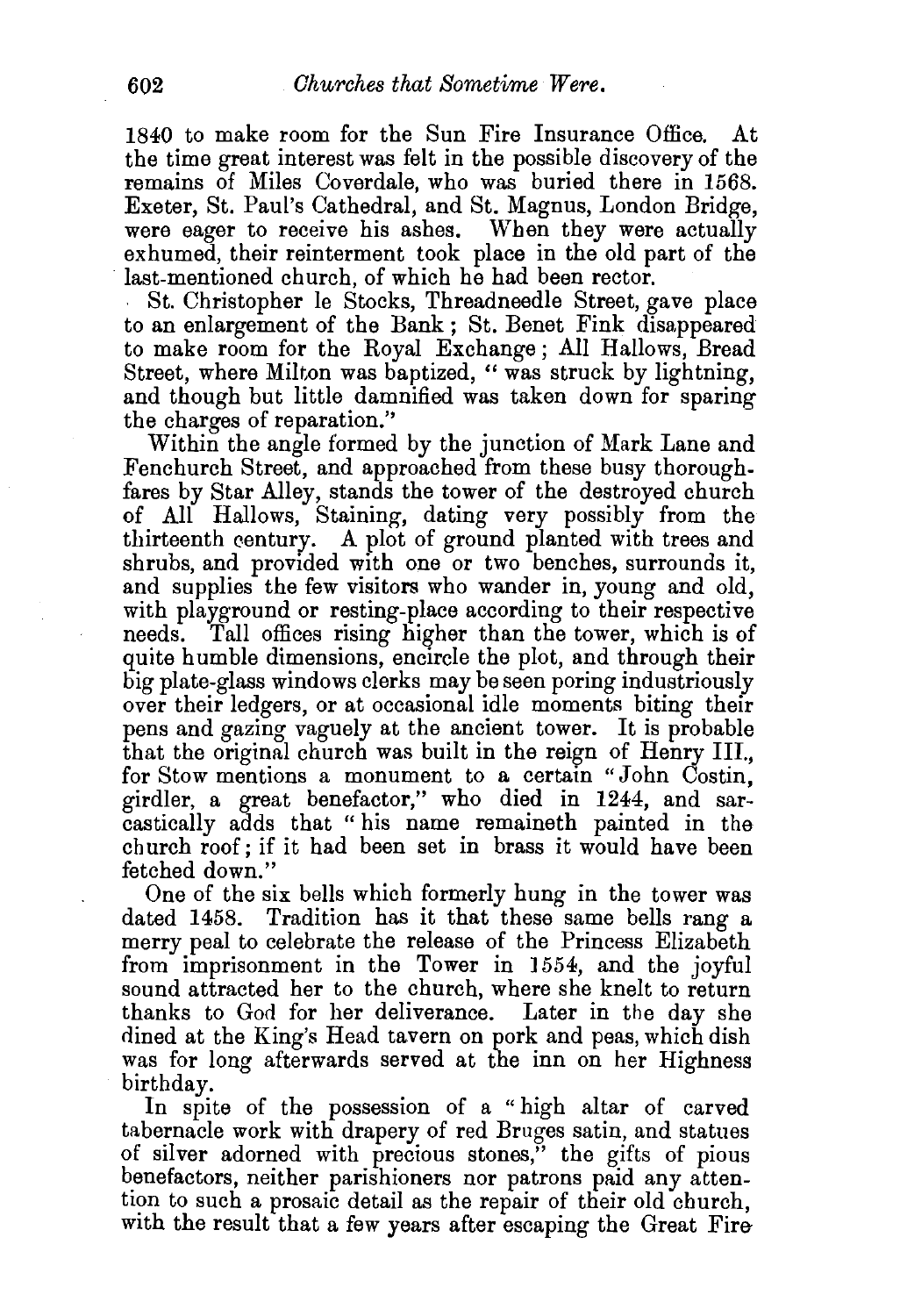the main body of the building fell down through age and neglect. It was rebuilt in 1675 in a very tasteless style, and was described in a contemporary record as " a plain building with Gothic windows and a freestone front of the Tuscan order, the interior totally destitute of ornament, having neither pillar, gallery, nor organ." To this plain little edifice the "brave rough English Admiral," Sir Cloudesley Shovel, came to be married to Lady Narborough.

The rebuilt church served the parish until 1870, when, with the consent of the Grocers' Company, who were patrons of the living, it was taken down under Act of Parliament, and the greater part of the site was sold.

The proceeds were sufficient to build three churches in needy districts-Bromley, Stepney, and Homerton. The patrons divided the handsome endowment of All Hallows, £1,600 a year, between the three new parishes, but with a commendably prudent recollection of the fate of the old mother church, they set aside £100 a year as a repairs fund. In 1901 the population of the three daughter districts exceeded 22,000, while the parish of All Hallows contained only 121 people. Such facts as these must compensate for any merely sentimental regrets over the destruction of an old building.

In the heart of Cambridge there is a little oasis of silence and consecration, carpeted with turf and gravestones, and jealously railed off from the street. University buildings and old houses surround it on every side ; Master's Court shields it from the glare of noon; the evening sun casts upon it the long shadow of Trinity College Chapel; Selwyn Divinity School is a shelter from the north. Here, close by the streets and courts where the feet of teachers and students pass up and down all day, is the last resting-place of Henry Kirke White and of many other persons of less note who were interred in the church, which, for at least 800 years, stood upon this plot. It was called All Saints or All Hallows by the Hospital or in the Jewry, and was in existence in the eleventh century. One Sturmi of Cambridge gave the advowson to the nuns of St. Rhadegund's Priory, whose successors, the Fellows of Jesus College, are patrons of the living to this day. The church passed through many vicissitudes of restoration and rebuilding, and was finally deserted by its parishioners, who spread themselves out more and more in the direction of the open country, where they were far from any place of worship. It was, therefore, decided to build a new All Saints in a more convenient situation and to close the old church. In 1865 it was taken down. The fine roof of the nave found a home at All Saints, Wendy, a village about ten miles away, and the font went to the new parish church. A slender stone pillar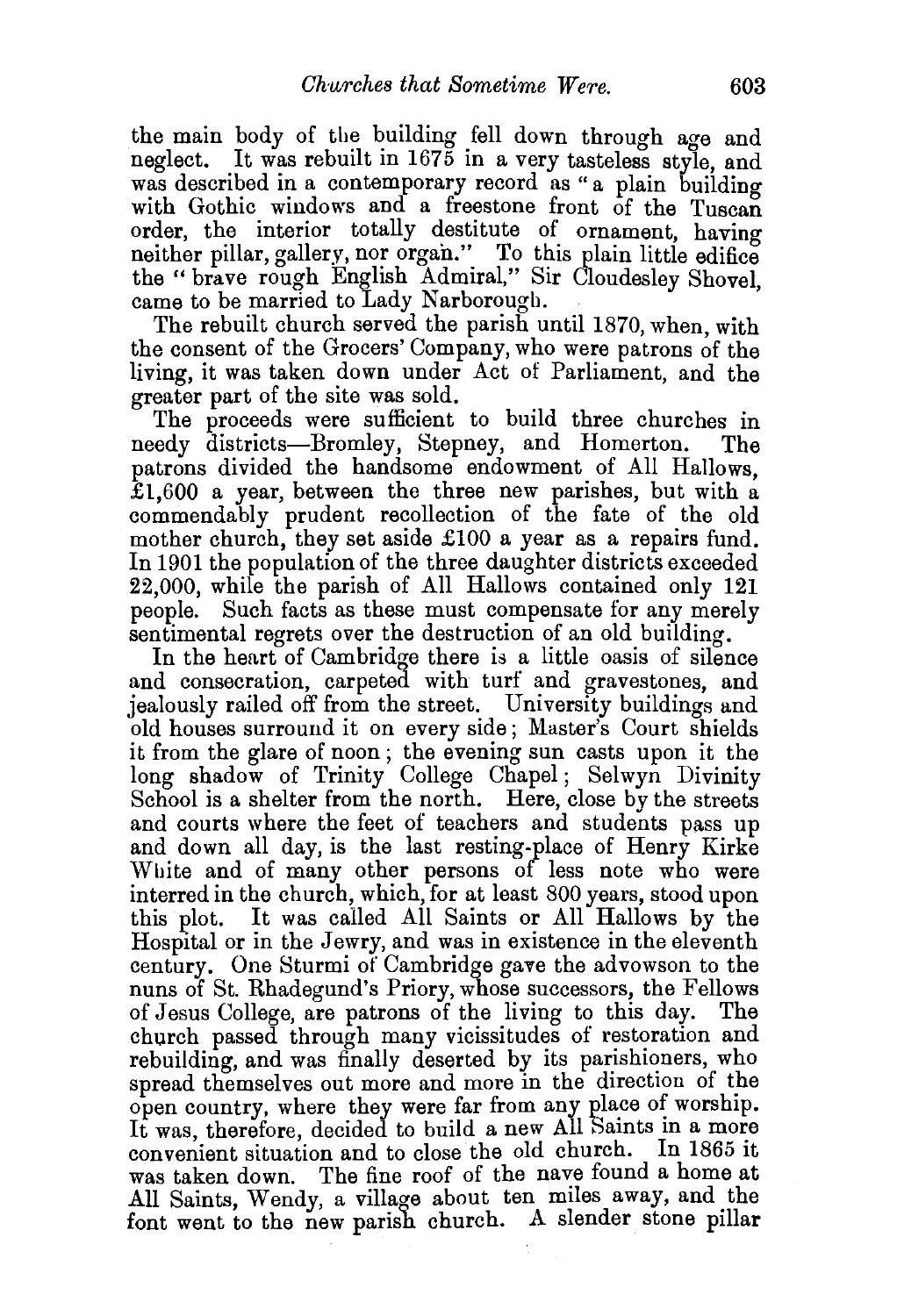now stands in the middle of the old site to commemorate those who were buried here, and their names are inscribed upon it.

Henry Kirke White spent his short student life, through the liberality of Wilberforce, on the opposite side of the street at St. John's College. His abilities would probably have raised him to a high position if he had lived long enough to fulfil their early promise. One bit of his work lives yet in the hymn beginning, "Oft in sorrow, oft in woe." He scribbled the first ten lines in their original form on the back of a mathematical paper, and twenty years after his death Miss FannY. Fuller Maitland completed it, and it has been in print ever since.

The curious habit which prevailed in the Eastern Counties of building two churches in one churchyard, each with its own parish, vicar, wardens, etc., has almost invariably resulted in the union of the parishes under one church, while the other has sunk into decay.

" In all your music our pathetic minor your ears shall cross," we can imagine the poor derelict to murmur as the wind whistles drearily through its ruined walls while the organ peals high in the sister church.

South Walsham, Antingham, Trimley, Swaffham Prior, and Fulbourne in East Anglia, and Evesham in Warwickshire each had two churches apiece, while Reepham in Norfolk has, or had, three.

One of the most extraordinary examples of a degraded church is St. Helen's, Norwich, now an asylum for the aged poor. The nave is divided into wards for the accommodation of men, the chancel for women, while a small portion of the middle and side aisles remain as the parish church.

The effect from the outside is very peculiar; the long windows and buttresses are quite ecclesiastical in appearance, but the windows light both the upper and lower stories, and are boarded across the middle where the floor divides them, and utensils for homely domestic purposes are visible through the unstained glass. Two hundred destitute persons are housed in the cubicles built round the wards, and all the ancient rules and regulations are kept up, such as the presentation of a penny to each inmate on old Plough Monday, the first Saturday in August, and on Michaelmas Day. And in the grassy court without a notice-board warns all whom it may concern: "No person allowed to walk in this square with pattens." Over the entrance gateway the following lines are displayed:

" King Henry the Eight of Noble Fame,

Bequeathed this City this commodious place,

With Lands and Rents he did endow the same,

To help decreped Age in woful case.''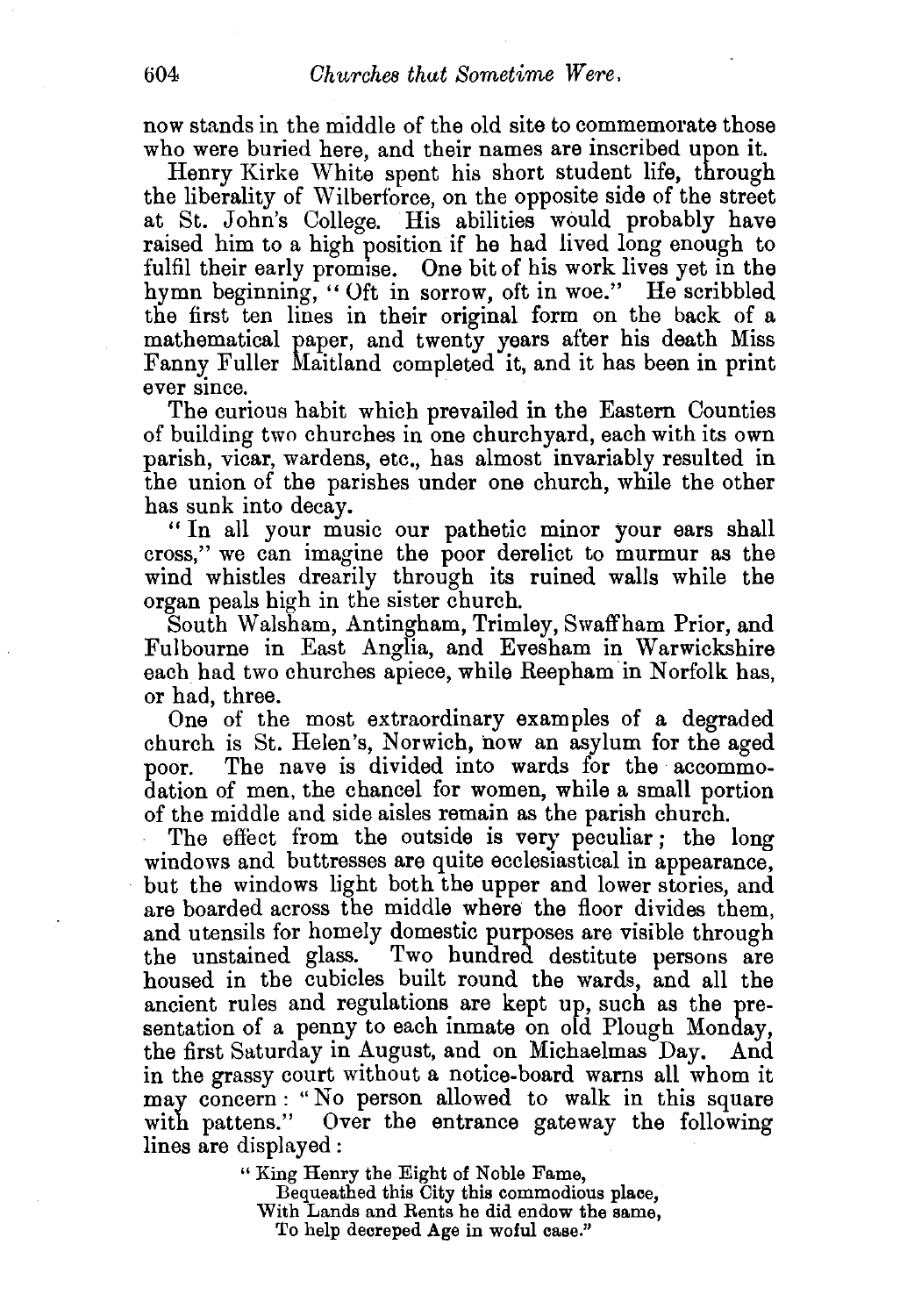And so for 350 years a work of practical charity has been carried on in the church, though it has not witnessed precisely those acts of prayer and adoration for which it was originally intended.

In the same city, and not very far away, are St. Andrew's and Blackfriars' Halls, the original nave and choir of the great church of the Dominicans, built early in the fifteenth The seven bays of the nave with their lofty pillars and pointed arches and the fourteen clerestory windows on each side remain, the latter being beautiful examples of Perpendicular work ; but both buildings are now public halls, where meetings of all kinds, civic, political, and religious, are held. Once a year a great chrysanthemum show takes place within the once consecrated walls, and few probably among the hundreds of people who gather round the tables crowded with brilliant blooms and listen to the Royal Hungarian Ladies Orchestra playing " Stars and Stripes," or some such stirring melody, call up to their mental vision a picture of the friars preaching to the good citizens of Norwich in the nave, or kneeling in prayer in the choir, which was their private chapel. After the dissolution of the monastery, the timber from the church was cut up into market-stalls.

In later times both buildings were again used for spiritual purposes for the benefit of the many foreign refugees who were settled in the city. The Dutch held services in the nave, and first the Walloons and then the Dutch used the choir as a place of worship. A sermon in the latter language is still preached once a year in the Blackfriars' Hall.

What different fates have overtaken the great conventual churches of the Middle Ages! While some have entirely disappeared, and others are desecrated and their sacred origin almost forgotten, others again have become world-renowned cathedrals.

Away in the Cambridgeshire fens in the twelfth century there was a friendly rivalry between the builders and benefactors of two great churches, one high on the hill, the other only just raised above the ague-haunted swamp, and no one in 1160 could foresee how great would be the increase of the one and the decrease of the other. Knights Templars, and Franciscan minoresses have chanted their Offices in the Norman church of Denny Abbey, and 1ts lofty tower must have been a landmark visible for many miles over the level fenland between Cambridge and Ely. Twice at least its reverend walls witnessed the forcible expulsion of the worshippers in shame and disgrace, when first the Templars and then the nuns fell under the royal displeasure. The and then the nuns fell under the royal displeasure. Abbacy of Ely had already been converted into a bishopric,

44